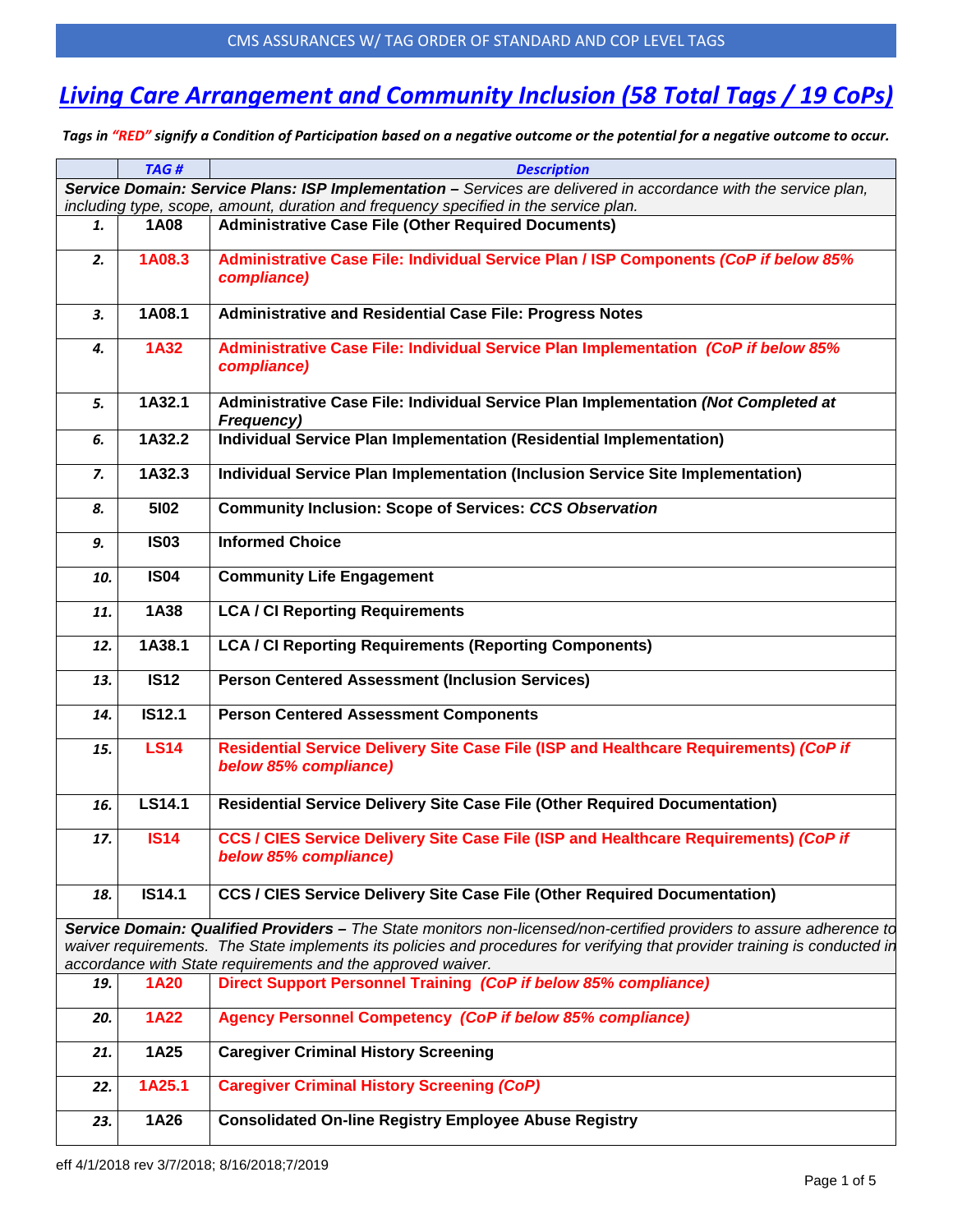#### CMS ASSURANCES W/ TAG ORDER OF STANDARD AND COP LEVEL TAGS

| 24. | 1A26.1      | <b>Consolidated On-line Registry Employee Abuse Registry (CoP)</b>  |
|-----|-------------|---------------------------------------------------------------------|
| 25. | <b>1A37</b> | Individual Specific Training (CoP if below 85% compliance)          |
| 26. | 1A42        | <b>DDSD Provider Agreement</b>                                      |
| 27. | 1A43        | <b>General Events Reporting: Policy not followed or implemented</b> |
| 28. | 1A43.1      | <b>General Events Reporting: Individual Reporting</b>               |
| 29. | 1A44        | <b>DDW Provider Access</b>                                          |

*Service Domain: Health, Welfare and Safety – The state, on an ongoing basis, identifies, addresses and seeks to prevent occurrences of abuse, neglect and exploitation. Individuals shall be afforded their basic human rights. The provider supports individuals to access needed healthcare services in a timely manner.*

| 30. | 1A08.2        | <b>Administrative Case File: Healthcare Requirements &amp; Follow-up (CoP if below 85%</b><br>compliance)               |
|-----|---------------|-------------------------------------------------------------------------------------------------------------------------|
| 31. | 1A03          | <b>Continuous Quality Improvement System &amp; KPIs</b>                                                                 |
| 32. | 1A05          | <b>General Requirements / Agency Policy and Procedure Requirements (CoP)</b>                                            |
| 33. | <b>1A07</b>   | <b>Social Security Income (SSI) Payments (CoP)</b>                                                                      |
| 34. | 1A09          | <b>Medication Delivery Routine Medication Administration (CoP if below 85% compliance)</b>                              |
| 35. | 1A09.0        | <b>Medication Delivery Routine Medication Administration</b>                                                            |
| 36. | 1A09.1        | Medication Delivery PRN Medication Administration (CoP if below 85% compliance)                                         |
| 37. | 1A09.1.0      | <b>Medication Delivery PRN Medication Administration</b>                                                                |
| 38. | 1A09.2        | <b>Medication Delivery Nurse Approval for PRN Medication (CoP)</b>                                                      |
| 39. | <b>1A15</b>   | Healthcare Coordination - Nurse Availability / Knowledge (CoP)                                                          |
| 40. | 1A15.2        | Administrative Case File: Healthcare Documentation (Therap and Required Plans) (CoP if<br>below 85% compliance)         |
| 41. | 1A27.2        | Duty to Report IRs Filed During On-Site and/or IRs Not Reported by Provider                                             |
| 42. | 1A29          | <b>Complaints / Grievances Acknowledgement</b>                                                                          |
| 43. | 1A31          | <b>Client Rights/Human Rights (CoP)</b>                                                                                 |
| 44. | 1A31.2        | <b>Human Right Committee Composition</b>                                                                                |
| 45. | 1A33          | <b>Board of Pharmacy: Med. Storage</b>                                                                                  |
| 46. | 1A33.1        | <b>Board of Pharmacy - License</b>                                                                                      |
| 47. | 1A39          | <b>Assistive Technology and Adaptive Equipment</b>                                                                      |
| 48. | 1A50.1        | Individual: Scope of Services (Individual Interviews)                                                                   |
| 49. | <b>LS06</b>   | <b>Family Living Requirements</b>                                                                                       |
| 50. | <b>LS25</b>   | Residential Health & Safety (Supported Living & Family Living)                                                          |
| 51. | <b>LS25.1</b> | Residential Regts. (Physical Environment - Supported Living / Family Living / Intensive<br><b>Medical Living) (CoP)</b> |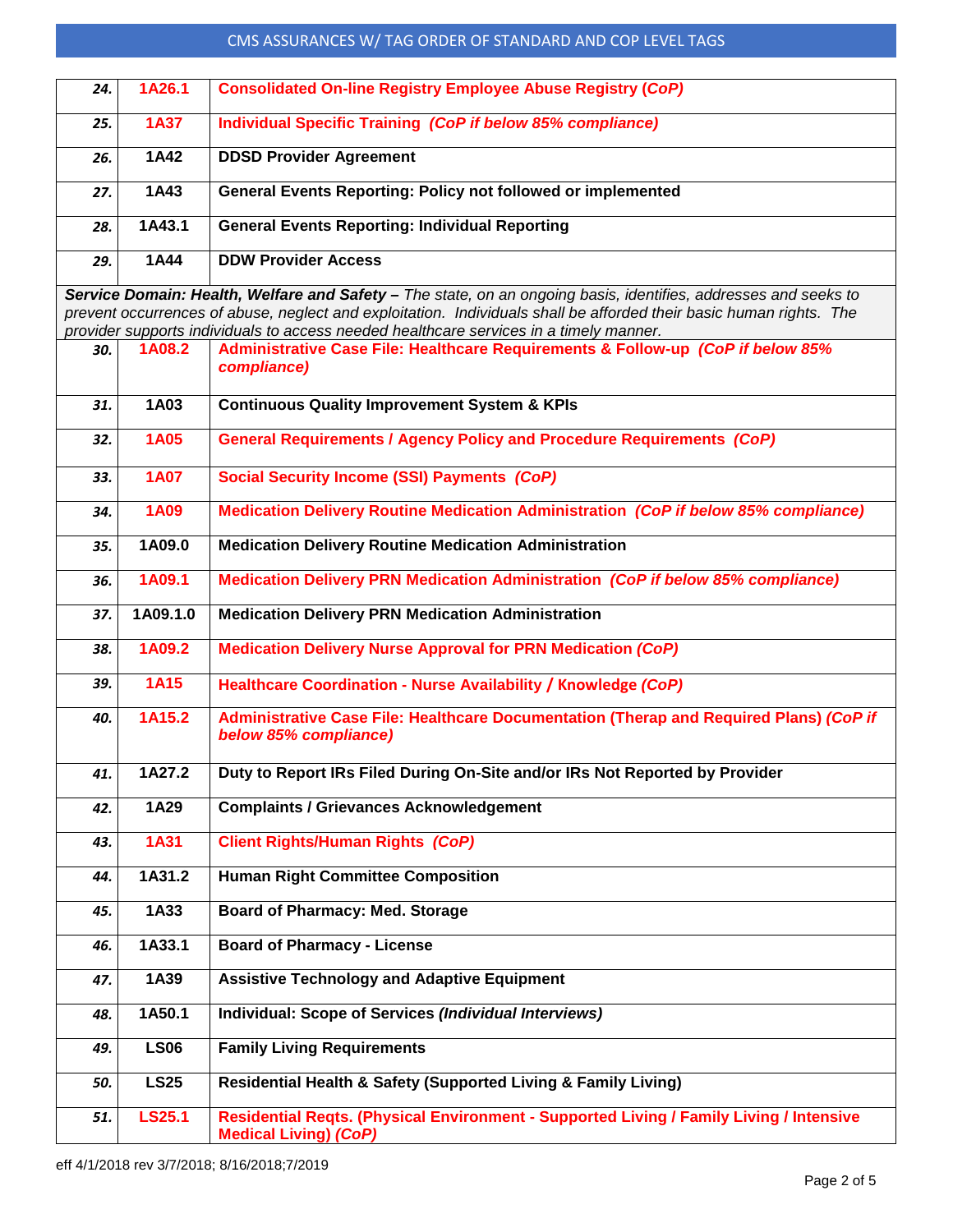### CMS ASSURANCES W/ TAG ORDER OF STANDARD AND COP LEVEL TAGS

| Service Domain: Medicaid Billing/Reimbursement - State financial oversight exists to assure that claims are coded |             |                                                                             |  |
|-------------------------------------------------------------------------------------------------------------------|-------------|-----------------------------------------------------------------------------|--|
| and paid for in accordance with the reimbursement methodology specified in the approved waiver.                   |             |                                                                             |  |
| 52.                                                                                                               | 1A12        | All Services Reimbursement (Used when there are no deficiencies in billing) |  |
| 53.                                                                                                               | <b>IS25</b> | <b>Community Integrated Employment Services Reimbursement</b>               |  |
| 54.                                                                                                               | <b>IS30</b> | <b>Customized Community Supports Reimbursement</b>                          |  |
| 55.                                                                                                               | <b>LS26</b> | <b>Supported Living Reimbursement</b>                                       |  |
| 56.                                                                                                               | <b>LS27</b> | <b>Family Living Reimbursement</b>                                          |  |
| 57.                                                                                                               | <b>IM31</b> | <b>Intensive Medical Living Services Reimbursement</b>                      |  |
| 58.                                                                                                               | <b>IH32</b> | <b>Customized In-Home Supports Reimbursement</b>                            |  |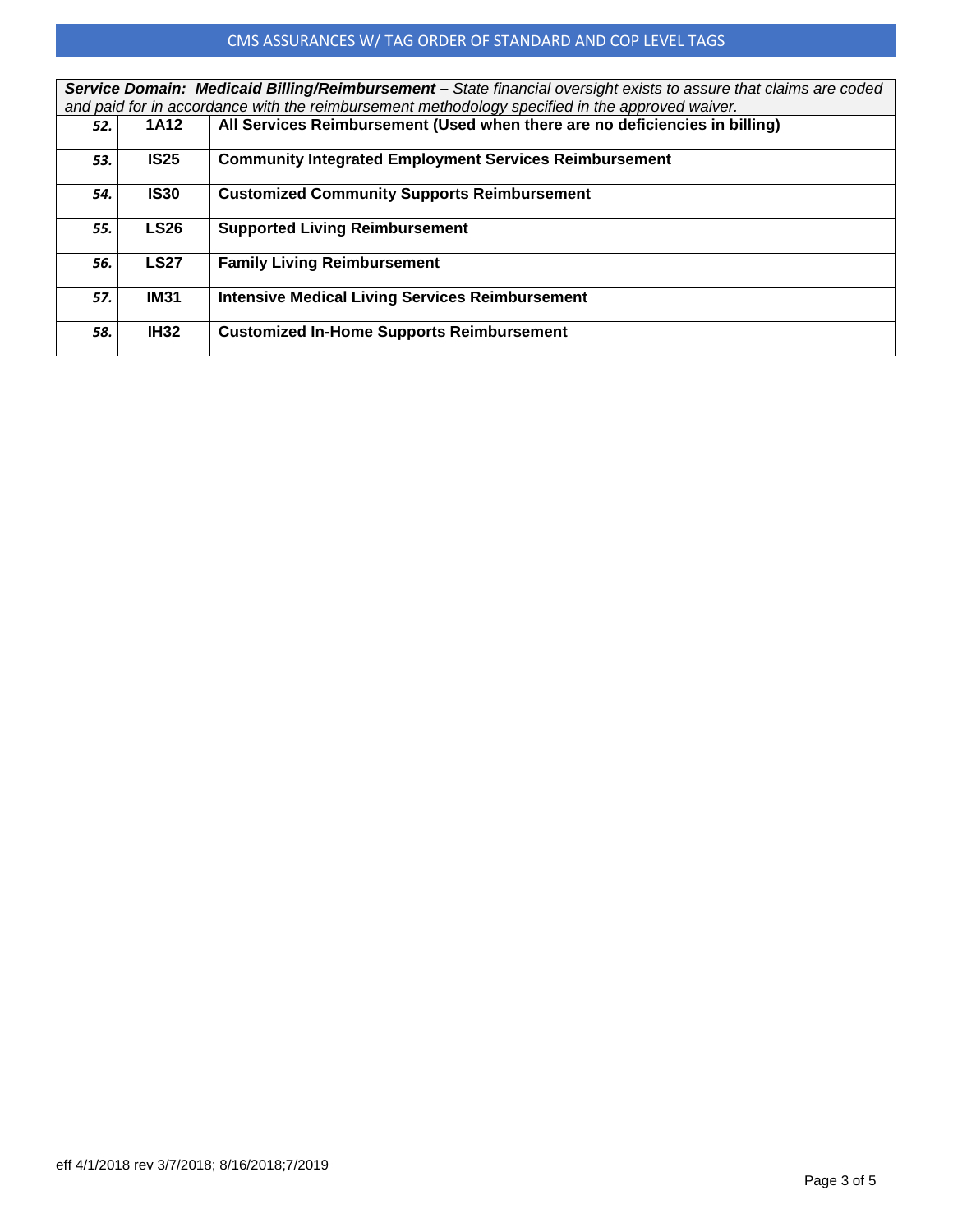# *Case Management Services (43 Total Tags / 14 CoPs)*

*Tags in "RED" signify a Condition of Participation based on a negative outcome or the potential for a negative outcome to occur.*

|                                                                                                                            | TAG#                    | <b>Description</b>                                                                                                        |
|----------------------------------------------------------------------------------------------------------------------------|-------------------------|---------------------------------------------------------------------------------------------------------------------------|
|                                                                                                                            |                         | Service Domain: Plan of Care - ISP Development & Monitoring - Service plans address all participates' assessed            |
|                                                                                                                            |                         | needs (including health and safety risk factors) and goals, either by waiver services or through other means. Services    |
|                                                                                                                            |                         | plans are updated or revised at least annually or when warranted by changes in the waiver participants' needs.            |
| 1.                                                                                                                         | 1A08                    | <b>Administrative Case File</b>                                                                                           |
| 2.                                                                                                                         | 1A08.3                  | Administrative Case File - Individual Service Plan / ISP Components (CoP if below 85%<br>compliance)                      |
| 3.                                                                                                                         | 1A08.4                  | <b>Assistive Technology Inventory List</b>                                                                                |
| 4.                                                                                                                         | 4C01                    | <b>Case Management Services - Individual Assistance</b>                                                                   |
| 5.                                                                                                                         | 4C01.1                  | <b>Case Management Services - Utilization of Services</b>                                                                 |
| 6.                                                                                                                         | 4C01.4                  | Case Management Services - Case Manager Advocacy                                                                          |
| 7.                                                                                                                         | 4C02                    | Scope of Services - Primary Freedom of Choice                                                                             |
| 8.                                                                                                                         | <b>4C07</b>             | Individual Service Planning (Visions, measurable outcome, action steps) (CoP if below 85%<br>compliance)                  |
| 9.                                                                                                                         | 4C07.1                  | Individual Service Planning - Paid Services (CoP if below 85% compliance)                                                 |
| 10.                                                                                                                        | 4C07.2                  | Person Centered Assessment and Career Development Plan                                                                    |
| 11.                                                                                                                        | <b>4C08</b>             | <b>ISP Development Process</b>                                                                                            |
| 12.                                                                                                                        | 4C09                    | <b>Secondary FOC</b>                                                                                                      |
| 13.                                                                                                                        | <b>4C10</b>             | Apprv. Budget Worksheet Waiver Review Form / MAD 046 (CoP if below 85% compliance)                                        |
| 14.                                                                                                                        | <b>4C12</b>             | Monitoring & Evaluation of Services (CoP if below 85% compliance)                                                         |
| 15.                                                                                                                        | 4C12.1                  | Monitoring & Evaluation of Services (IDT Meetings, including Significant Life Events)                                     |
| 16.                                                                                                                        | 4C15.1                  | Service Monitoring: Annual / Semi-Annual Reports & Provider Semi - Annual / Quarterly<br>Report                           |
| 17.                                                                                                                        | <b>4C16</b>             | Reg. for Reports & Distribution of ISP (Provider Agencies, Individual and / or Guardian)<br>(CoP if below 85% compliance) |
| 18.                                                                                                                        | 4C16.1                  | Req. for Reports & Distribution of ISP (Regional DDSD Office)                                                             |
|                                                                                                                            |                         | Service Domain: Level of Care - Initial and annual Level of Care (LOC) evaluations are completed within timeframes        |
|                                                                                                                            | specified by the State. |                                                                                                                           |
| 19.                                                                                                                        | <b>4C04</b>             | <b>Assessment Activities (CoP if below 85% compliance)</b>                                                                |
| 20.                                                                                                                        | <b>4C05</b>             | Review & Approval of the LTCAA by TP Contractor                                                                           |
| Service Domain: Qualified Providers - The State monitors non-licensed/non-certified providers to assure adherence to       |                         |                                                                                                                           |
| waiver requirements. The State implements its policies and procedures for verifying that provider training is conducted in |                         |                                                                                                                           |
| accordance with State requirements and the approved waiver.                                                                |                         |                                                                                                                           |
| 21.                                                                                                                        | 1A22I<br><b>4C02</b>    | Case Manager: Individual Specific Competencies (CoP if below 85% compliance)                                              |